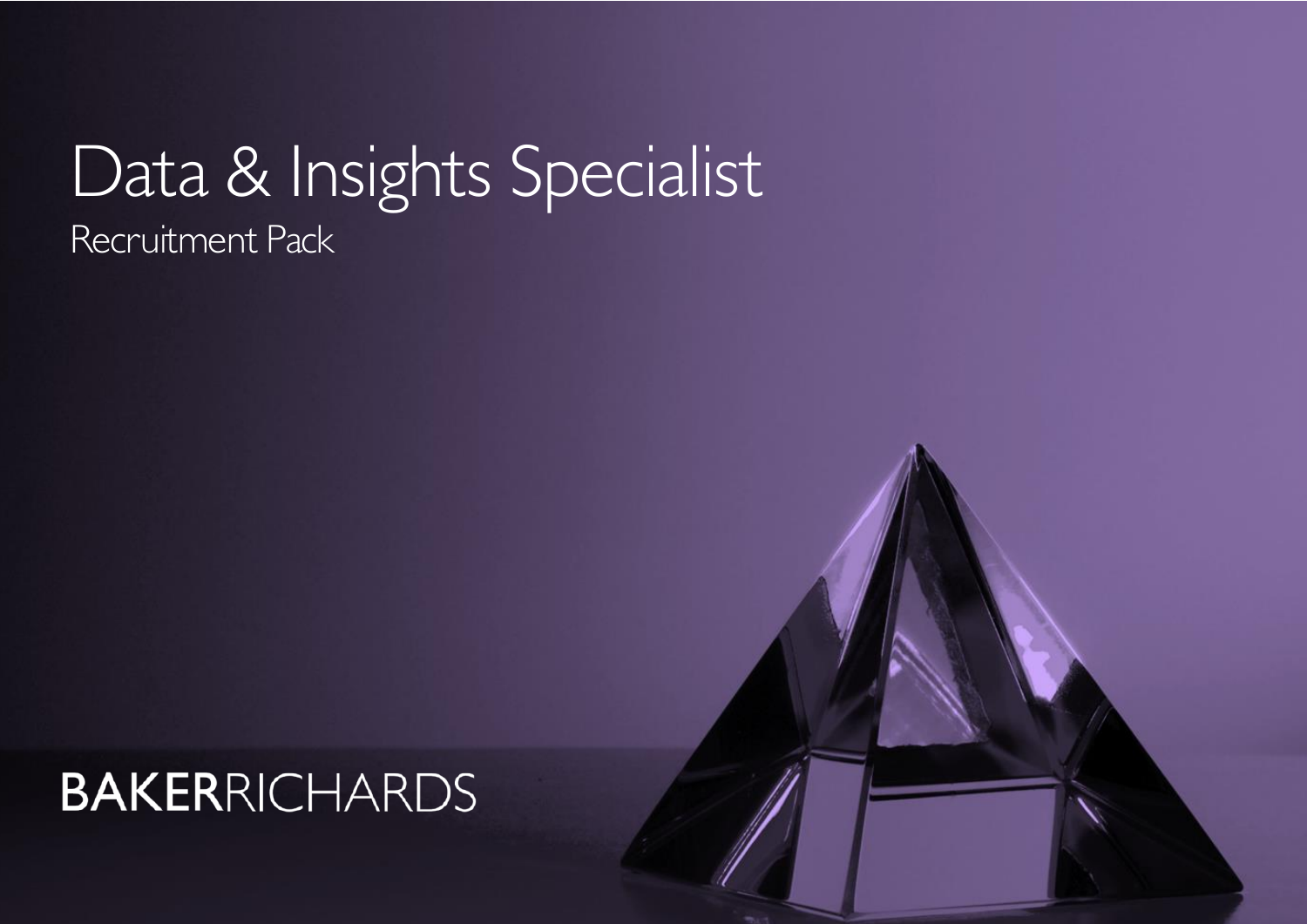# Equipping cultural organisations & visitor attractions for success

The Baker Richards Employee Ownership Trust creates strategies to unlock commercial potential, fueling the artistic / curatorial and social mission of our clients. We are proud to apply cutting-edge practice developed from working with more than 750 organisations, all around the world.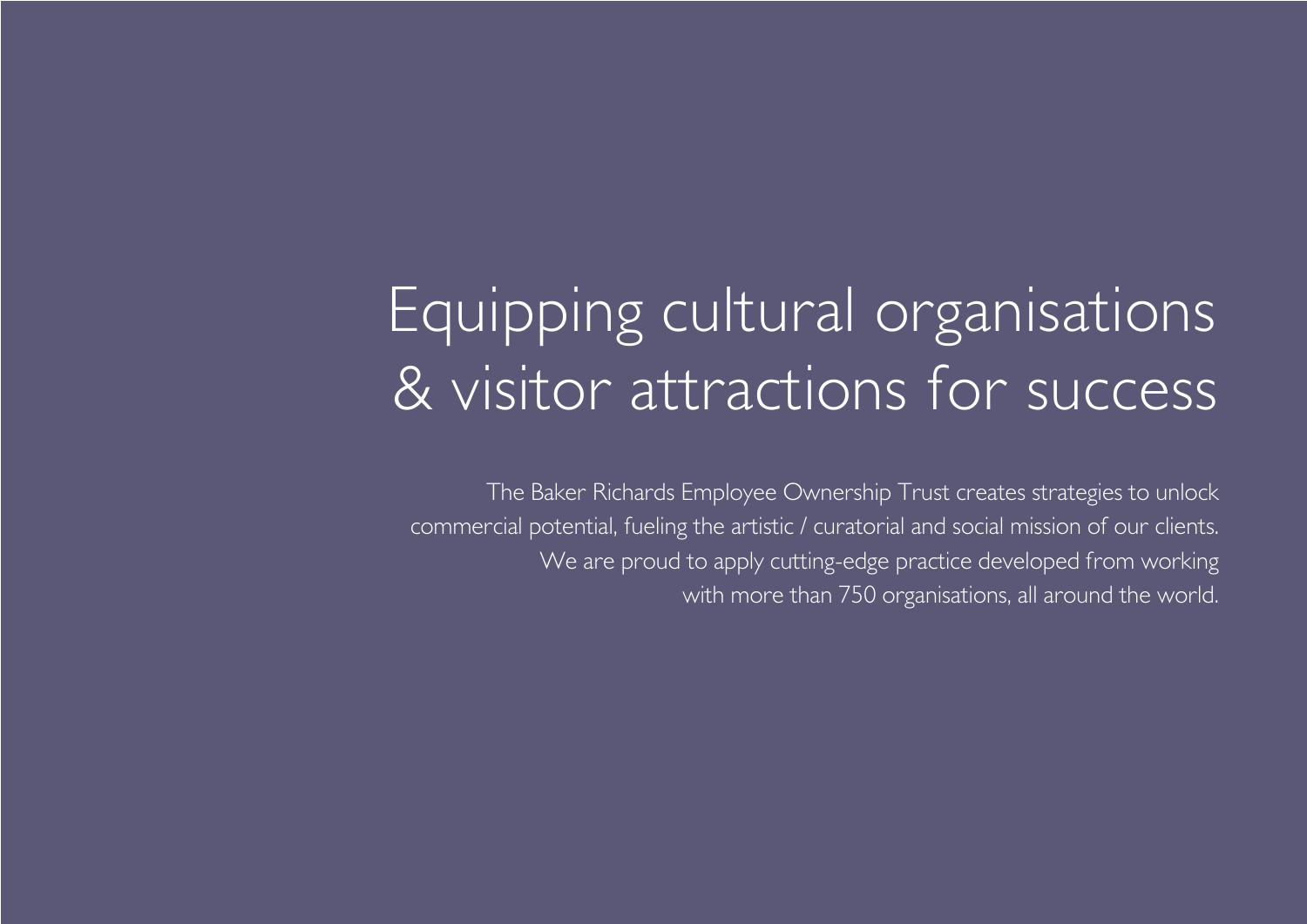Wednesday, May 25, 2022

© Baker Richards Consulting Ltd 14/15 Orwell House, Cowley Road Cambridge, CB4 0PP, United Kingdom

+44 (0)1223 242100

#### [www.baker-richards.com](http://www.baker-richards.com/)

Registered in England and Wales Company No. 04840675, VAT Reg No 750 9064 32

### 3

### Contents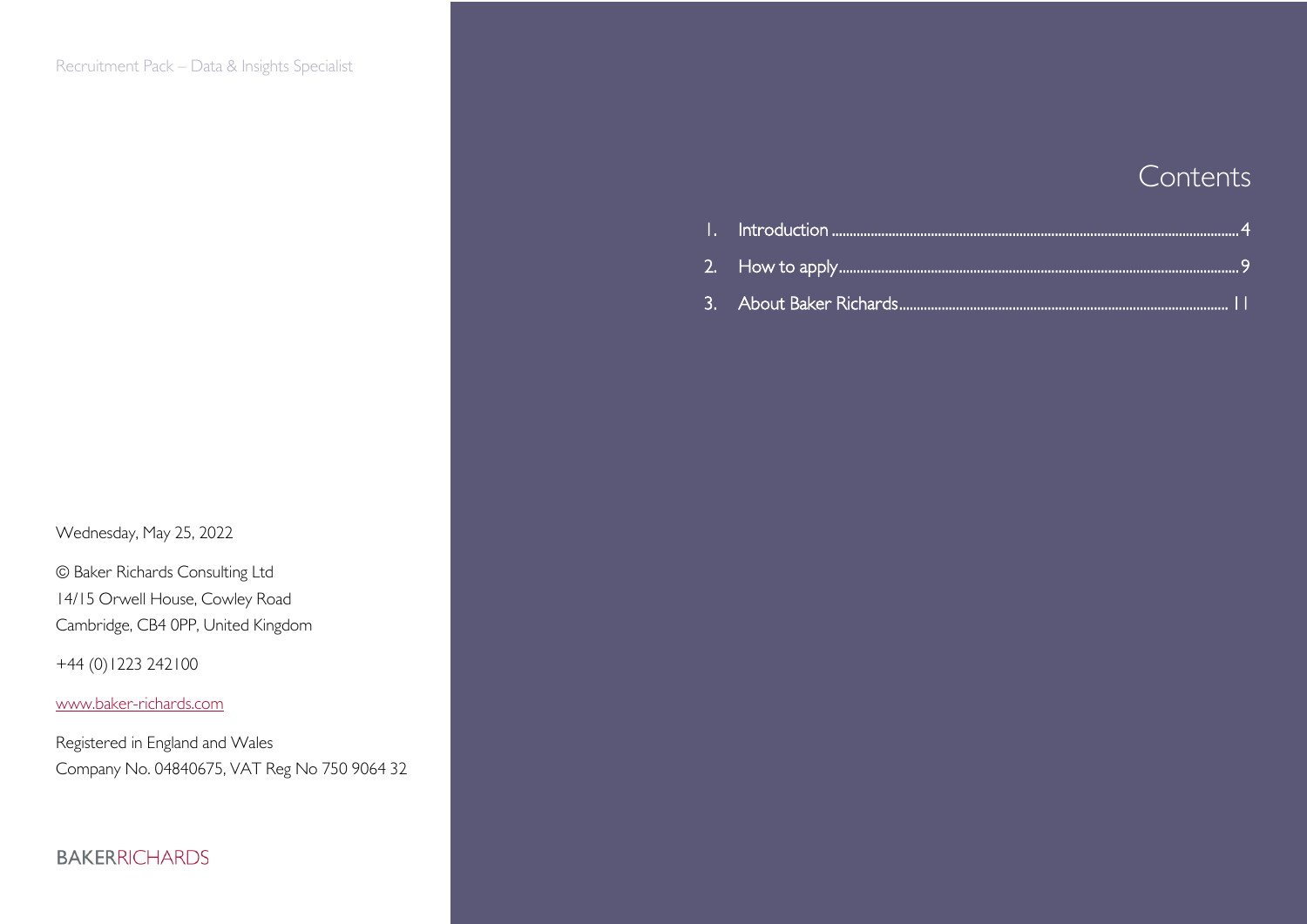## <span id="page-3-0"></span>1. Introduction

Baker Richards helps cultural organisations and visitor attractions connect with audiences and grow earned income, enabling their artistic and social missions. We are proud to have worked with over 700 cultural and heritage organisations internationally.

### About Baker Richards

Baker Richards was founded in 2003 and is governed by an employee ownership trust with no private shareholders. Based in Cambridge, UK but working around the world, we share a passion for the cultural sector and are committed to supporting it to thrive through software and consulting services.

Our areas of expertise include admissions pricing, segmentation, memberships, subscriptions and donations, sales forecasting and primary research.

Recent clients include Birmingham 2022 Commonwealth Games, the V&A in London and Dundee, UK Theatre and the Society of London Theatre, Donmar Warehouse, Eden Project, Festival d'Aix en Provence, Layered Reality, National Lottery Heritage Fund, Auckland Theatre Company, Yorkshire Sculpture Park, Sydney Dance Company, Castle Howard, MAC Belfast, and Teatro Stabile del Friuli Venezia Giulia (a full [client list](https://www.baker-richards.com/testimonials/clients/) is available on our website).

We have a number of partnerships, including a close relationship with Jacobson Consulting Applications Inc based in the US and with Indigo and One Further as part of the Insights Alliance in the UK, and we are the joint developers of a data warehouse that powers a number of software applications.

Baker Richards has recently been announced as Data Partners to UK Theatre and the Society of London Theatre. We will be extending our existing Big Data Warehouse solution to create the UK Theatre Evidence Centre, analysing and reporting on UK-wide ticket sales and other data sources including open datasets and surveys.

Our reputation for high quality products and services, and for delivering a quantifiable return on investment, is the result of our guiding principles:

- We are driven by adding value and delivering a return on investment for our clients.
- We are passionate about quality standards, including methodological rigour and obsession with detail.
- We believe in continually challenging ourselves and encouraging intellectual curiosity to develop our products and services.
- We work in partnership with our clients, combining our experience and expertise with their organisational knowledge to test interpretation, exchange ideas and evaluate options.
- We act with integrity delivering results and keeping our promises.

We are a small team, and everyone contributes to many different aspects of the company's work. We provide a stimulating, flexible and friendly environment, encouraging people to grow and develop their roles within the company, and give everyone the opportunity to be self-directed in their day-to-day tasks.

Many of the team work from home, or from our office which is at Orwell House in Cambridge, adjacent to the Business Park and 10-15 minutes' walk from Cambridge North railway station.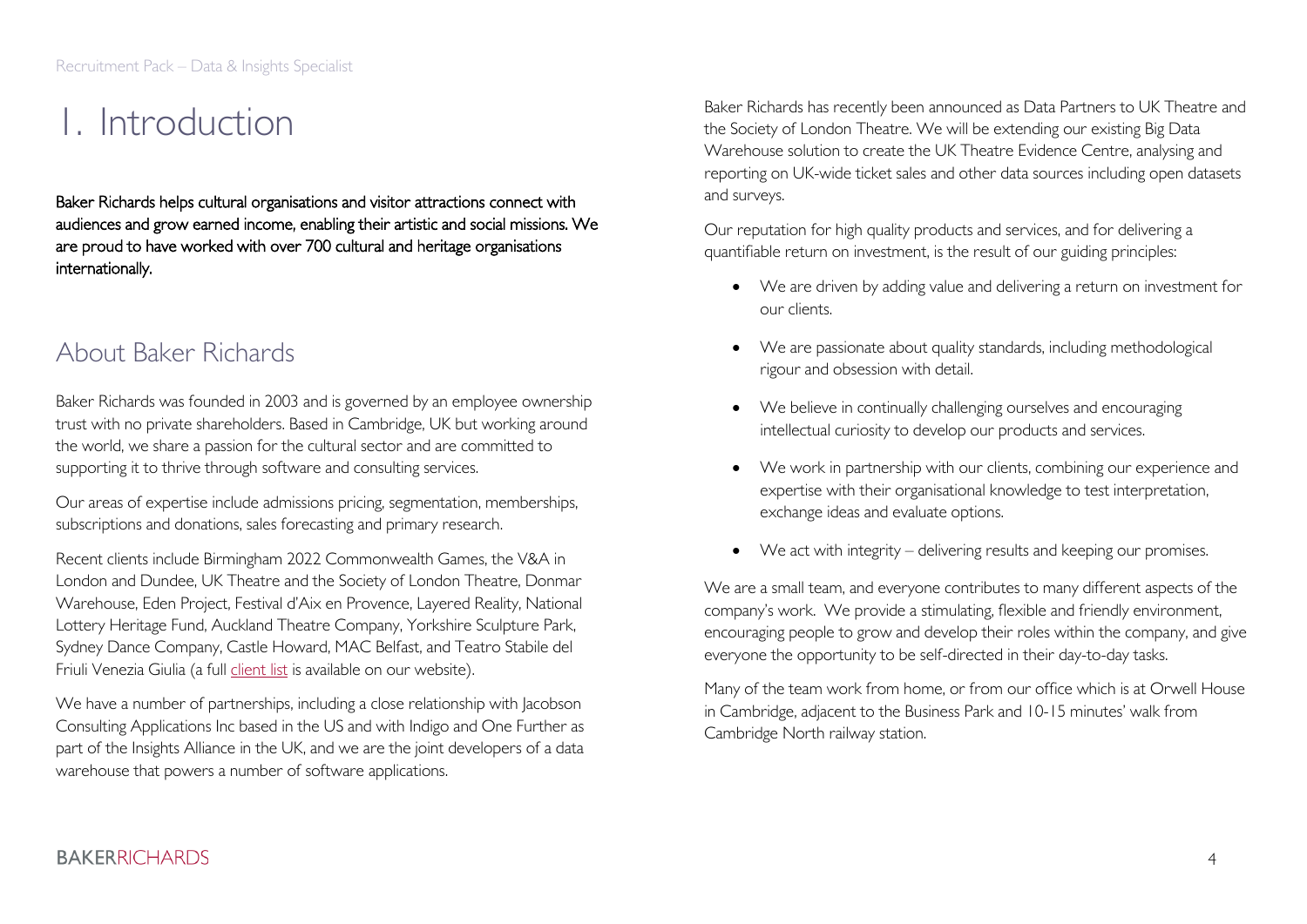## About You

This role could suit an experienced, data-driven individual who enjoys exploring systems and testing ideas with a high degree of autonomy.

Experience of SQL and/or DAX data languages is not essential, but eagerness to undertake training on or one or both to a workable level is important.

You will have a strong feel for the possibilities and limitations of data. The ability to think logically and systematically is a prerequisite, along with attention to detail.

The role requires using your initiative and taking responsibility to solve problems and deliver agreed outputs without compromising quality – strong communication skills are important. Prior experience directly relevant to the cultural sector would be advantageous but is not essential.

We're privileged to work with a wide range of data from the transactional to the attitudinal, including a number of prominent nationwide research and aggregation projects.

This role will be perfectly suited to someone interested not only in keeping our existing databases working well, but also in experimenting and exploring new solutions and possibilities – we don't expect you to know everything, but to be motivated by learning, discovery and problem-solving.

## Role Specification

Reports to: Valentina De Sabata, Head of Data & Insights

Works with: SQL Developer, and wider team of Consultants, Researchers, Administrators

Main purpose: Lead the onboarding of venues into the UK Theatre Evidence Centre, working with organisations to set up data extractions. Lead on client success for the [Segmentation Engine,](https://www.artsengines.com/segmentation-engine/introduction/) managing support requests. Assist with the rollout and development of [Advantage Dashboards.](https://www.baker-richards.com/software-data-solutions/advantage-dashboards/) Maintain a working knowledge of the Revenue Management Application.

The holder of this post will work particularly closely with our Head of Data & Insights and SQL Developer. You will also work with external consultants. Mentoring and support may be available from our current Data Architect who is retiring.

#### Software

- Support and monitor extractions from client systems into the Big Data Warehouse (training will be provided), maintaining the quality of data at point of entry to the system.
- Lead on client onboarding for products and solutions.
- Manage and provide first-line support to users of Baker Richards' software products (training will be provided).
- Work with colleagues to extend our suite of Power BI reports and visualisations for bespoke client reporting and Advantage Dashboards.
- Liaise with Jacobson Consulting Applications on management and support of our shared data warehouse and products.
- Support new product development as required, including contributing to testing and QA.

### Consulting

• Support extraction, transformation and analysis of box office data for Baker Richards consulting projects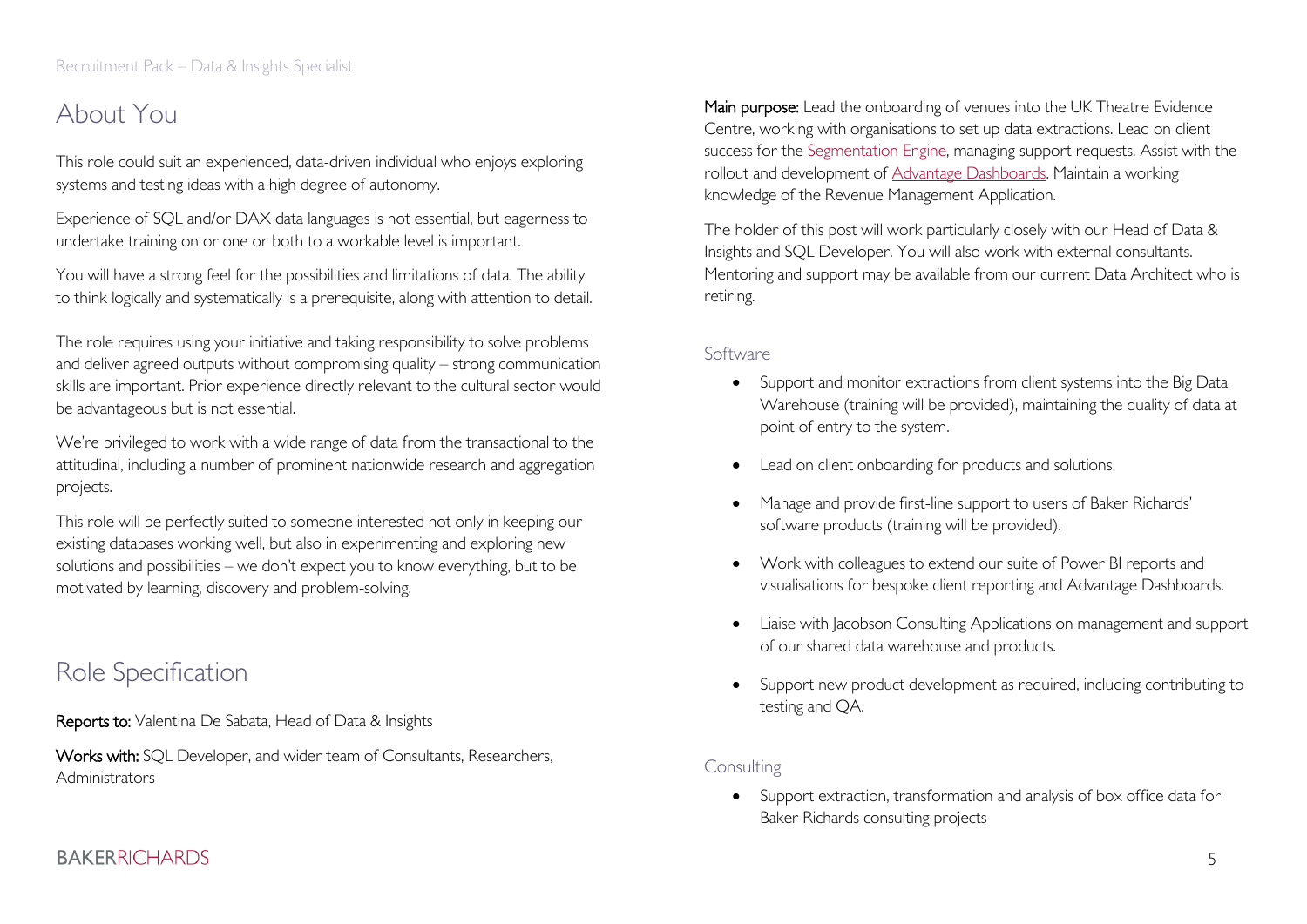#### Recruitment Pack – Data & Insights Specialist

• Train and Support research team in use of tools and develop customised reports as necessary

#### **Other**

• Participate as required in the general development of the company.

Although this provides a guide to duties, please be aware that, as we are a small company, a high degree of flexibility is required.

## Person Specification

While learning opportunities will be provided, candidates invited to interview will have demonstrated the following essential skills, knowledge and experience:

- The ability to take responsibility for, and a lead role in delivering, outputs or projects under your own steam.
- An ability to think logically and systematically, with an ability to work through the implications and consequences of fixes or changes to code.
- Using initiative and taking responsibility to solve problems and deliver agreed outputs with alacrity without compromising quality.
- A feel for the possibilities and limitations of data.
- Impeccable and precise attention to detail.
- Evidence of strong organisational skills including self-starting, juggling multiple priorities, multi-tasking and meeting deadlines.
- The ability to maintain strong and effective communication with colleagues.

One or more of the following will be a significant advantage, but we do not expect any candidate to have all or any of these skills:

- Knowledge/experience of
	- o Box office systems
	- o SQL Databases
	- o PowerBI (and/or DAX)
- Experience in a customer success role.
- An interest or experience in the cultural sector.

### Essential Personal Attributes

- A belief in and passion for the work of Baker Richards.
- A systematic, logical thinker who enjoys problem solving, but with a pragmatic approach.
- An independent self-starter, happy to take responsibility with a 'can do' attitude and a willingness to 'muck-in'.
- An active listener, with the ability to interpret and respond to the needs of the consulting team.
- Enthusiasm and energy combined with a commitment to excellence.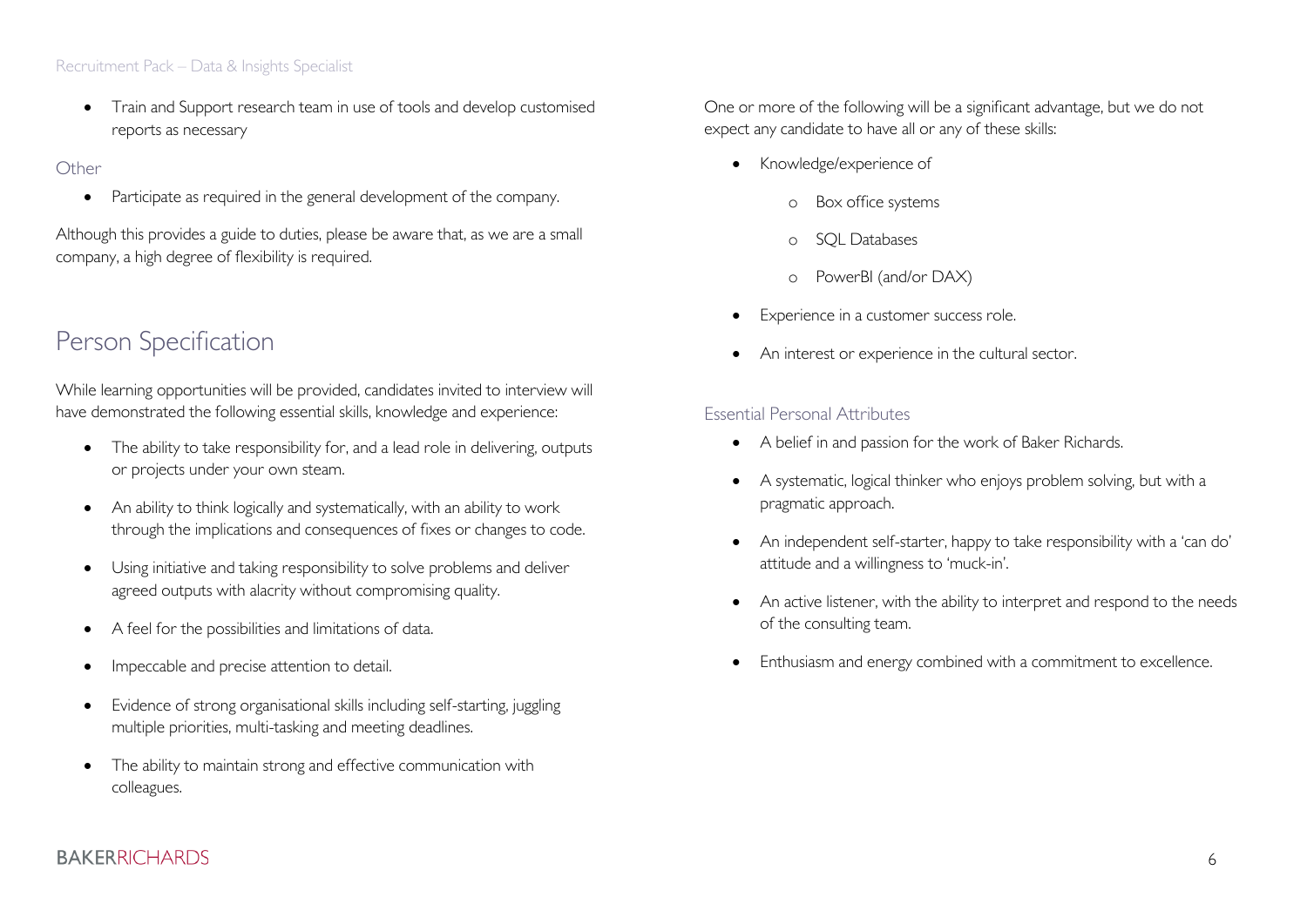## Terms of Employment

We envisage this as a full-time role (40 hours per week), however we sincerely  $\,$ welcome applications from candidates looking for flexible working arrangements. We are willing to accommodate a high degree of flexibility for the right candidate.

Relocation to Cambridge is not necessary (although welcome), but it is anticipated that you will need to spend at least some time in our Cambridge office for training and meetings from time to time. Our office is easily accessible from the A14 or a 10 -15 minutes' walk from Cambridge North station.

### Remuneration & Terms

Baker Richards is part of an Employee Ownership Trust with no private shareholders, and elected employee representation on the main Board.

**Salary**: £32,000 - £34,000. From their second year of service staff become eligible to benefit from additional bonus payments related to the company's performance, which can be significant.

### Contract duration: Permanent

Annual Leave: Paid annual holiday entitlement usually starts at 20 days per annum (pro rata) plus all statutory/public holidays (usually 8 days per year) plus a seasonal Christmas / New Year office closure at the company's discretion (where offered, this leave is transferable to Eid or other religious festivals). Holiday entitlement increases with length of service.

**Pension:** A NEST auto-enrolment occupational pension scheme is provided.

There is a six -month probationary period, with one months' notice of termination required from either party, rising to two months on conclusion of the probation period.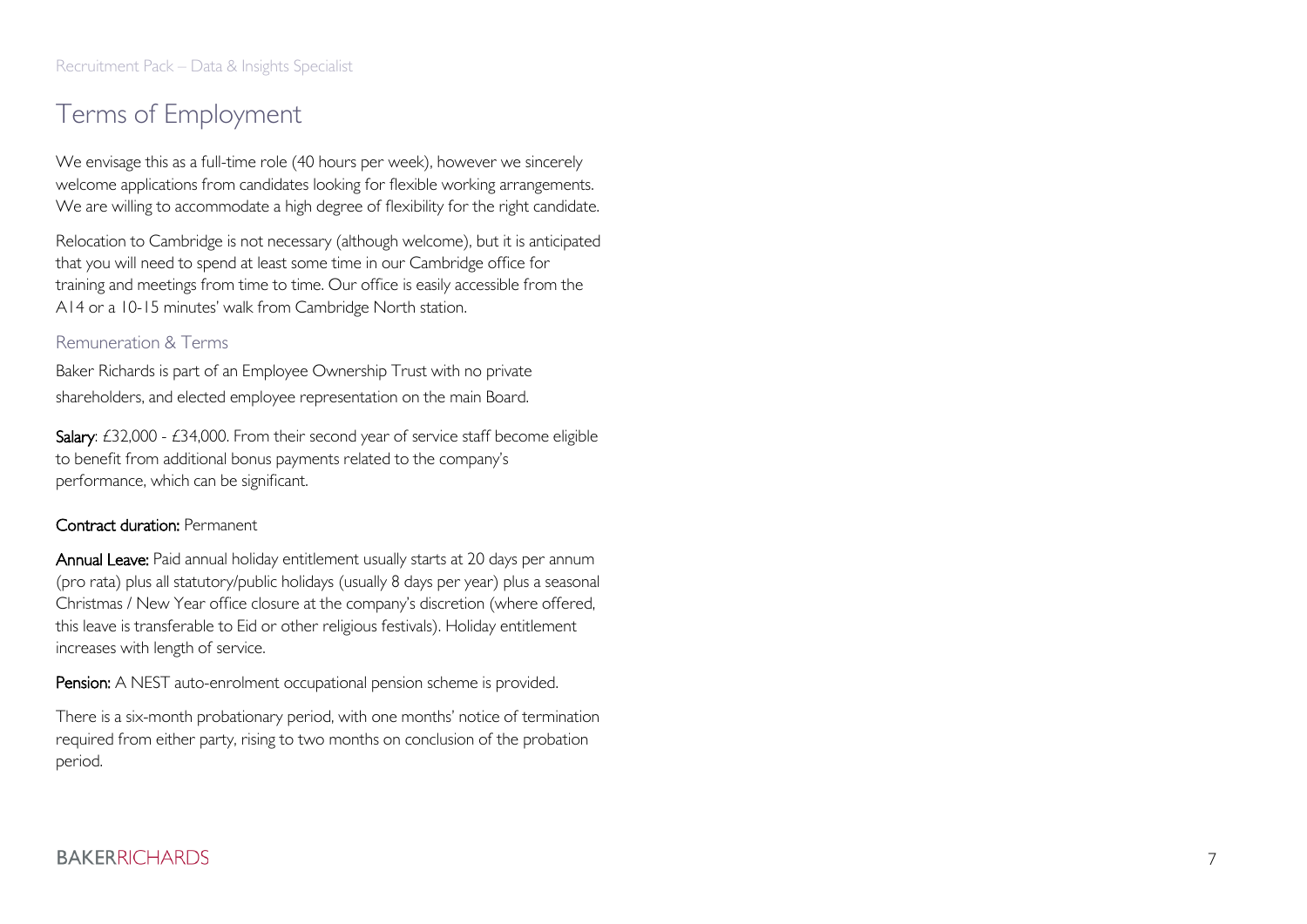"The long experience and deep expertise of the Baker Richards team has been invaluable in helping us introduce a more evidence-based approach to pricing at the Royal Opera House that is already driving significant revenue growth."

Lucy Sinclair, then Director of Audiences and Media Royal Opera House

Recruitment Pack – Data & Insights Specialist

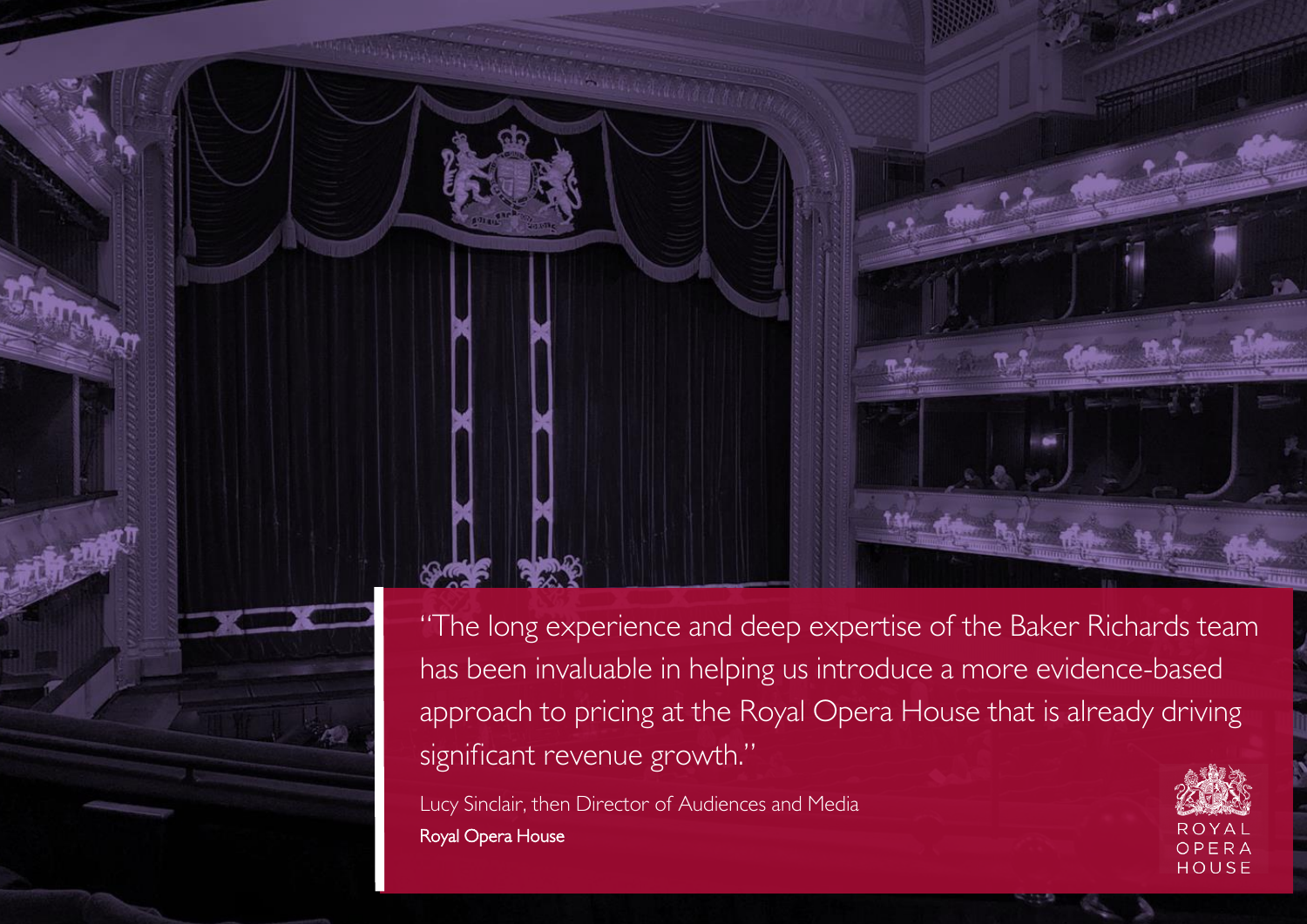## <span id="page-8-0"></span>2. How to apply

If you would like a confidential conversation about the role, please email Robin Cantrill-Fenwick, Chief Executive – [robin@baker-richards.com](mailto:robin@baker-richards.com) - to arrange a time for a telephone/online conversation.

If you decide to apply, the process is outlined below.

Your application should include:

- A copy of your CV.
- A completed Applicant Details Form: this can be downloaded from <http://www.baker-richards.com/careers/>
- An optional Covering Letter (maximum 2 pages, addressed to Robin Cantrill-Fenwick, CEO) which explains how your competencies and experience fit the job description and person specification.
- Although it is not a compulsory part of your application, we would be grateful if you would also return a completed Monitoring Form in order to help us monitor our recruitment practice: this can be downloaded from [http://www.baker-richards.com/careers/.](http://www.baker-richards.com/careers/) If you return the form with your application, we guarantee that it will be removed before your application is considered and that the details will be stored anonymously and the form itself will be deleted.
- Please apply by email c/o [careers@baker-richards.com](mailto:careers@baker-richards.com) with the subject line "Data and Insights Specialist". Please ensure that your attachments are in MS Word or PDF format.
- The final deadline for applications is 5pm on Wednesday 15 June 2022. We encourage you to apply earlier if you can, and we may interview early applicants ahead of the deadline. The vacancy won't be closed before the deadline - we don't want anyone to be disadvantaged, so please contact us if you have any question or concerns.
- The information you provide is used to assess your suitability for employment and we may use the contact details you provide to us to get in touch with you to progress your application for employment. For more information about how we process your Personal Data please see the privacy notice on our website – [www.baker-richards.com](http://www.baker-richards.com/)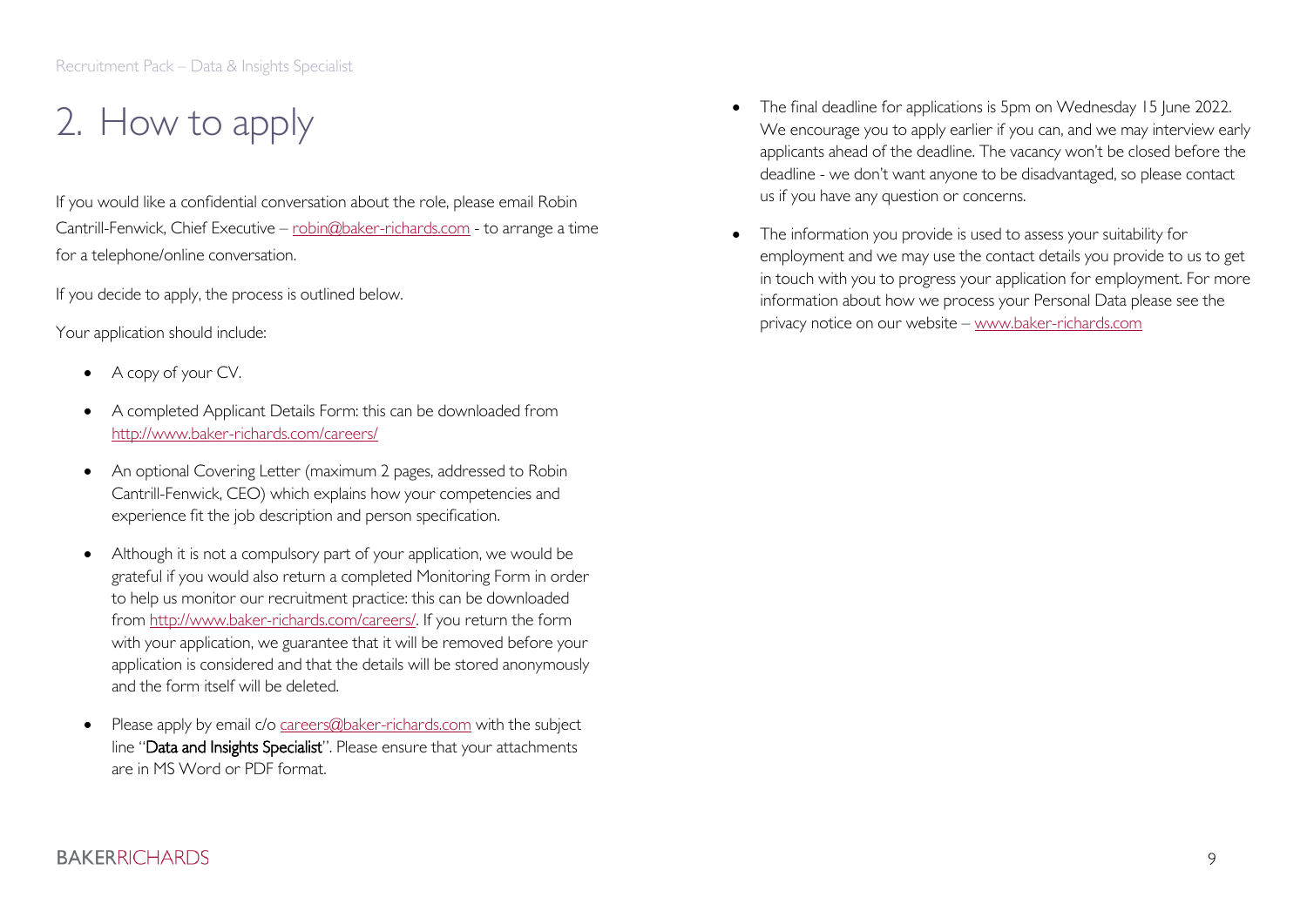**10 The Roman Baths, Bath 10** The Roman Baths,  $\frac{1}{8}$ We engaged Baker Richards to implement a variable pricing strategy that influenced visitor behaviour, addressed capacity challenges and maintained accessibility. The quality of the analysis and their expertise stretched our ambition and gave us the confidence to fully implement their recommendations." Simon Addison, Heritage Business Manager

Recruitment Pack – Data & Insights Specialist